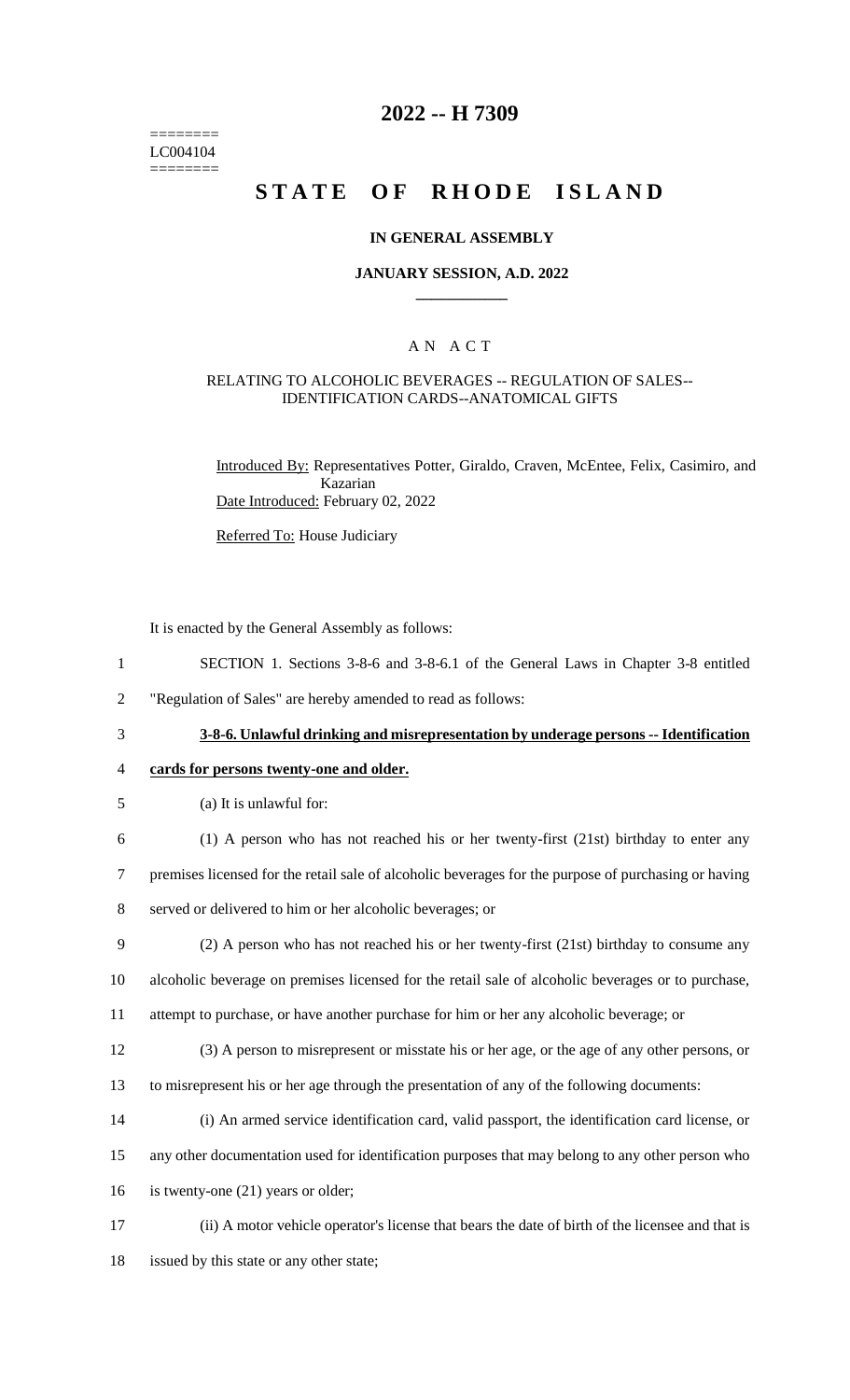- (iii) A Rhode Island identification card, as defined in subsection (b), for the purpose of inducing any licensee, or any employee of any licensee, to sell, serve, or deliver any alcoholic beverage to a minor.
- (b)(1) The administrator of the division of motor vehicles shall issue to any person who has reached his or her twenty-first (21st) birthday a Rhode Island identification card upon payment of a fee of twenty-five dollars (\$25), and, upon presentation of a certified birth or baptismal certificate, or U.S. or foreign passport, or U.S. naturalization certificate or a valid immigrant or refugee document issued by the United States Citizenship and Immigration Services, including, but not limited to, any one of the following: Form I-551, Form I-94, Form I-688A, Form I-688, and a 10 form evidencing that the applicant is a current or past recipient of a grant of deferred action under the Deferred Action for Childhood Arrivals program, together with a document bearing the applicant's signature. (2) A person who has reached his or her fifty-ninth (59th) birthday is not required to pay the fee. (3) Each registration card shall be subject to renewal every five (5) years upon payment of

16 a fee of twenty-five dollars (\$25).

 (4) No person who holds an operator's license issued by this state or any other state shall be issued a Rhode Island identification card.

 (5) The identification card shall be signed by the administrator of the division of motor vehicles and by the applicant and his or her picture shall appear on the card along with the required information and the card shall be encased in laminated plastic. The card shall be two inches (2") in height and four inches (4") in length and shall be printed in the following form:

RHODE ISLAND IDENTIFICATION CARD

| 24 |                                                 |                     |               |            |    |           |
|----|-------------------------------------------------|---------------------|---------------|------------|----|-----------|
| 25 | <b>First Name</b>                               |                     | Middle Name   |            |    | Last Name |
| 26 |                                                 |                     |               |            |    |           |
| 27 | Address                                         |                     |               |            |    |           |
| 28 |                                                 |                     |               |            |    |           |
| 29 |                                                 | <b>BIRTH RECORD</b> |               |            |    |           |
| 30 |                                                 |                     |               |            |    |           |
| 31 | Secure Photo by Pasting here                    | Color of hair       | Color of eyes | <b>Sex</b> | Ht | Wt.       |
| 32 |                                                 |                     |               |            |    |           |
| 33 |                                                 | Issued by           |               |            |    |           |
| 34 | Administrator of the Division of Motor Vehicles |                     |               |            |    |           |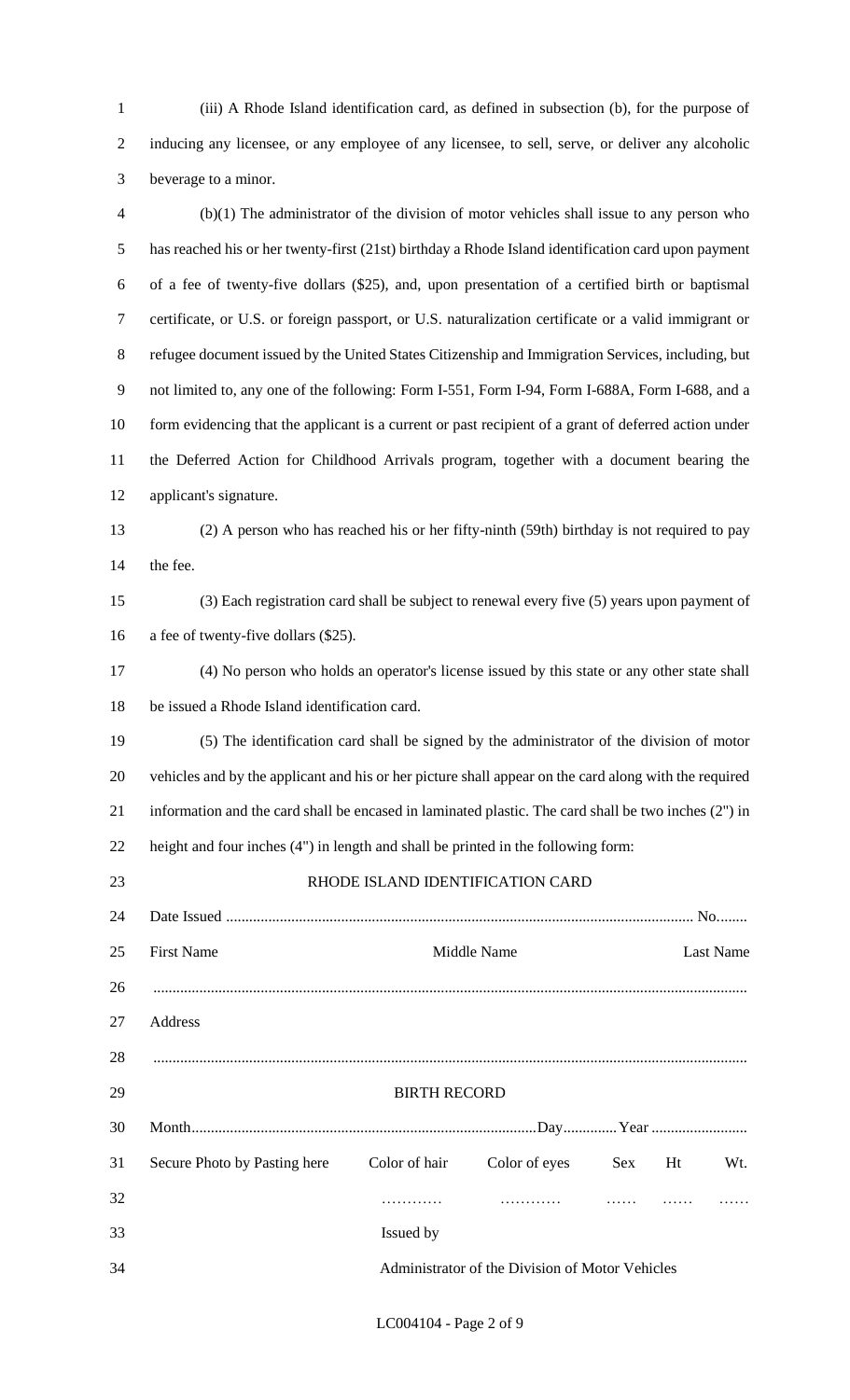| $\mathbf{1}$   |                                                                                                              |
|----------------|--------------------------------------------------------------------------------------------------------------|
| $\overline{2}$ |                                                                                                              |
| 3              |                                                                                                              |
| $\overline{4}$ | Administrator                                                                                                |
| 5              | (6) The identification cards shall be produced at the adult correctional institutions if they                |
| 6              | have facilities to do so; if the adult correctional institutions have no facilities to do so, then all cards |
| $\tau$         | shall be manufactured by the lowest responsible bidder following advertisement for the solicitation          |
| 8              | of bids.                                                                                                     |
| 9              | (7) The identification cards shall be clearly distinguishable from those issued pursuant to                  |
| 10             | § 3-8-6.1 and operators' and chauffeurs' licenses issued pursuant to title 31.                               |
| 11             | (8) Any person who has been designated as permanently and totally disabled by the social                     |
| 12             | security administration or who upon certification by an optometrist, ophthalmologist, or physician           |
| 13             | that a holder of a valid and current motor vehicle operator's license is no longer able to operate a         |
| 14             | motor vehicle, the administrator of the division of motor vehicles shall issue to such person, upon          |
| 15             | request, a Rhode Island identification card for the unexpired term of the person's motor vehicle             |
| 16             | operator's license at no additional cost. Thereafter, a renewal of such card shall be subject to the         |
| 17             | standard renewal charge of twenty-five dollars (\$25) until the person shall reach his or her fifty-         |
| 18             | ninth (59th) birthday.                                                                                       |
| 19             | (9) The administrator of the division of motor vehicles shall, upon presentation of a United                 |
| 20             | States Department of Defense (DD) FORM 214 or other acceptable documentation of military                     |
| 21             | service and verification of an honorable discharge, issue an identification card to the presenter that       |
| 22             | is clearly marked "veteran," at no additional cost.                                                          |
| 23             | (10) The division of motor vehicles shall cause to be produced application forms and                         |
| 24             | renewal forms for identification cards that clearly offer Rhode Island residents the option to consent       |
| 25             | to organ and tissue donation in accordance with $\S 31-10.1-8$ . The form shall require a response, and      |
| 26             | the two (2) response options shall be "yes" or "skip this question." A "yes" response is legally             |
| 27             | binding and not subject to a family member overriding that decision. Information held by the                 |
| 28             | division of motor vehicles regarding a person's consent to donate shall constitute the "Rhode Island         |
| 29             | donor registry." This information shall be made available to all federally designated organ                  |
| 30             | procurement organizations and law enforcement organizations twenty-four (24) hours a day via a               |
| 31             | password protected Internet connection and shall only be used to facilitate anatomical gifts in              |
| 32             | accordance with chapter 18.6.1 of title 23 ("revised uniform anatomical gift act"). Once a resident          |
| 33             | selects the response "yes," a response on a subsequent future application of "skip this question"            |
| 34             | shall not remove the resident from the Rhode Island donor registry. A resident shall be removed              |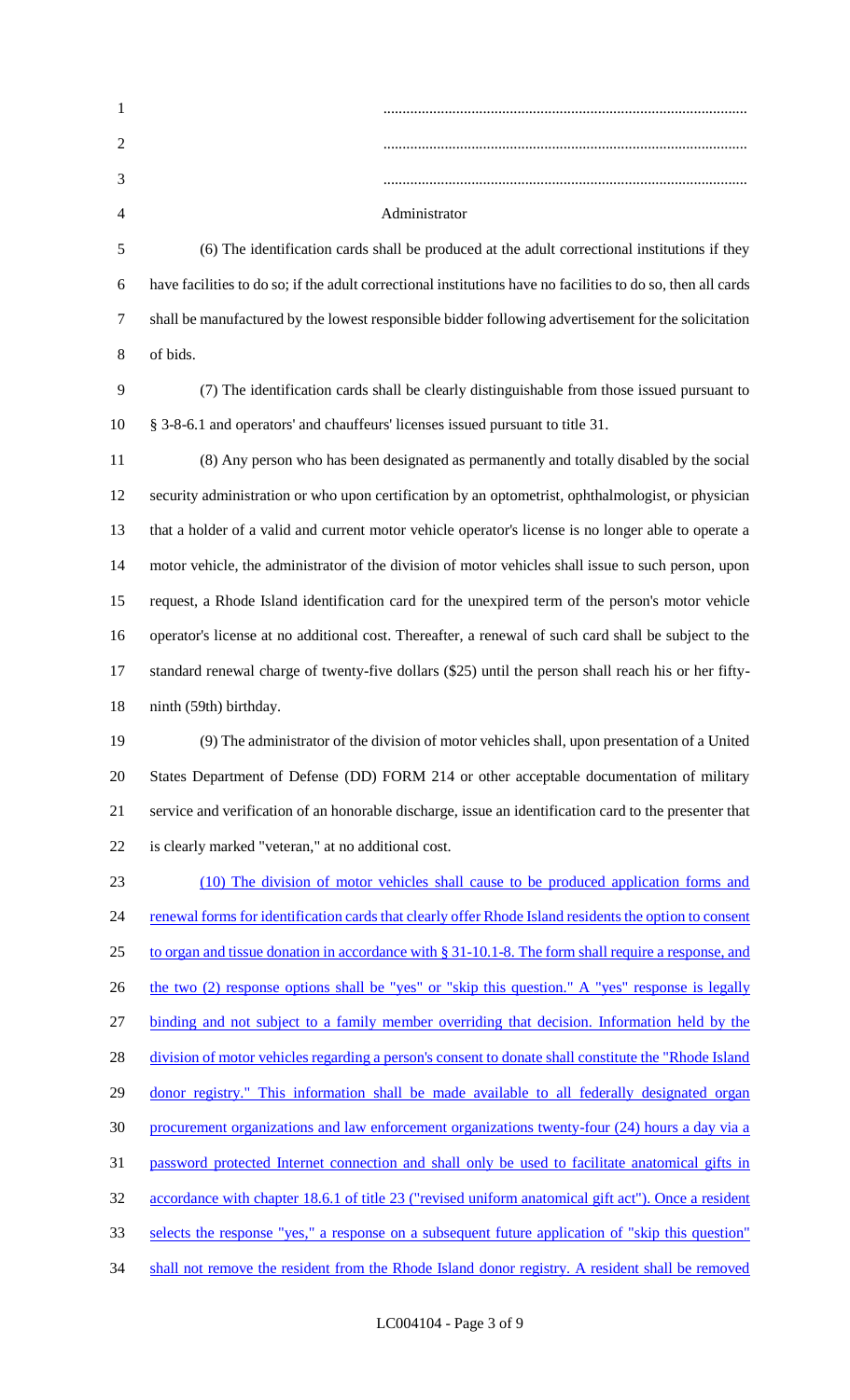- when written notice is provided to the division of motor vehicles or in a manner which the division
- of motor vehicles deems sufficient.

 (c)(1) Every retail Class A, B, C, and D licensee shall cause to be kept a book or photographic reproduction equipment that provides the same information as required by the book. That licensee or the licensee's employee shall require any person who has shown a document as set forth in this section substantiating his or her age to sign that book or to permit the taking of his or her photograph and indicate what document was presented. Use of the photographic reproduction equipment is voluntary for every Class A, B, C and D licensee.

 (2) The sign-in-as-minor book and photographic reproduction equipment shall be prescribed, published, and approved at the direction and control of the division. The book shall contain at least four hundred (400) pages; shall be uniform throughout the state; and shall be distributed at a cost not to exceed seven dollars (\$7.00).

 (3) If a person whose age is in question signs the sign-in-as-minor book or has a photograph taken before he or she is sold any alcoholic beverage and it is later determined that the person had not reached his or her twenty-first (21st) birthday at the time of sale, it is considered prima facie evidence that the licensee and/or the licensee's agent or servant acted in good faith in selling any alcoholic beverage to the person producing the document as set forth in this section misrepresenting 18 his or her age.

 (4) Proof of good-faith reliance on any misrepresentation is a defense to the prosecution of the licensee and/or the licensee's agent or servant for an alleged violation of this section.

 (d)(1) Any person who violates this section shall be punished for the first offense by a mandatory fine of not less than one hundred dollars (\$100) nor more than five hundred dollars (\$500) and shall be further punished by thirty (30) hours of community service and shall be further punished by a suspension of his or her motor vehicle operator's license or driving privileges for a period of thirty (30) days; for the second offense by a mandatory fine of not less than five hundred dollars (\$500) nor more than seven hundred fifty dollars (\$750) and shall be further punished by forty (40) hours of community service and will be further punished by a suspension of his or her motor vehicle operator's license or driving privileges for a period of three (3) months; and for the third and subsequent offenses by a mandatory fine for each offense of not less than seven hundred fifty dollars (\$750) nor more than one thousand dollars (\$1,000) and shall be further punished by fifty (50) hours of community service and will be further punished by a suspension of his or her motor vehicle operator's license or driving privileges for a period of one year.

 (2) Any suspension of an operator's license or driving privilege pursuant to this section shall not operate to affect the insurance rating of the offender and any operator's license or driving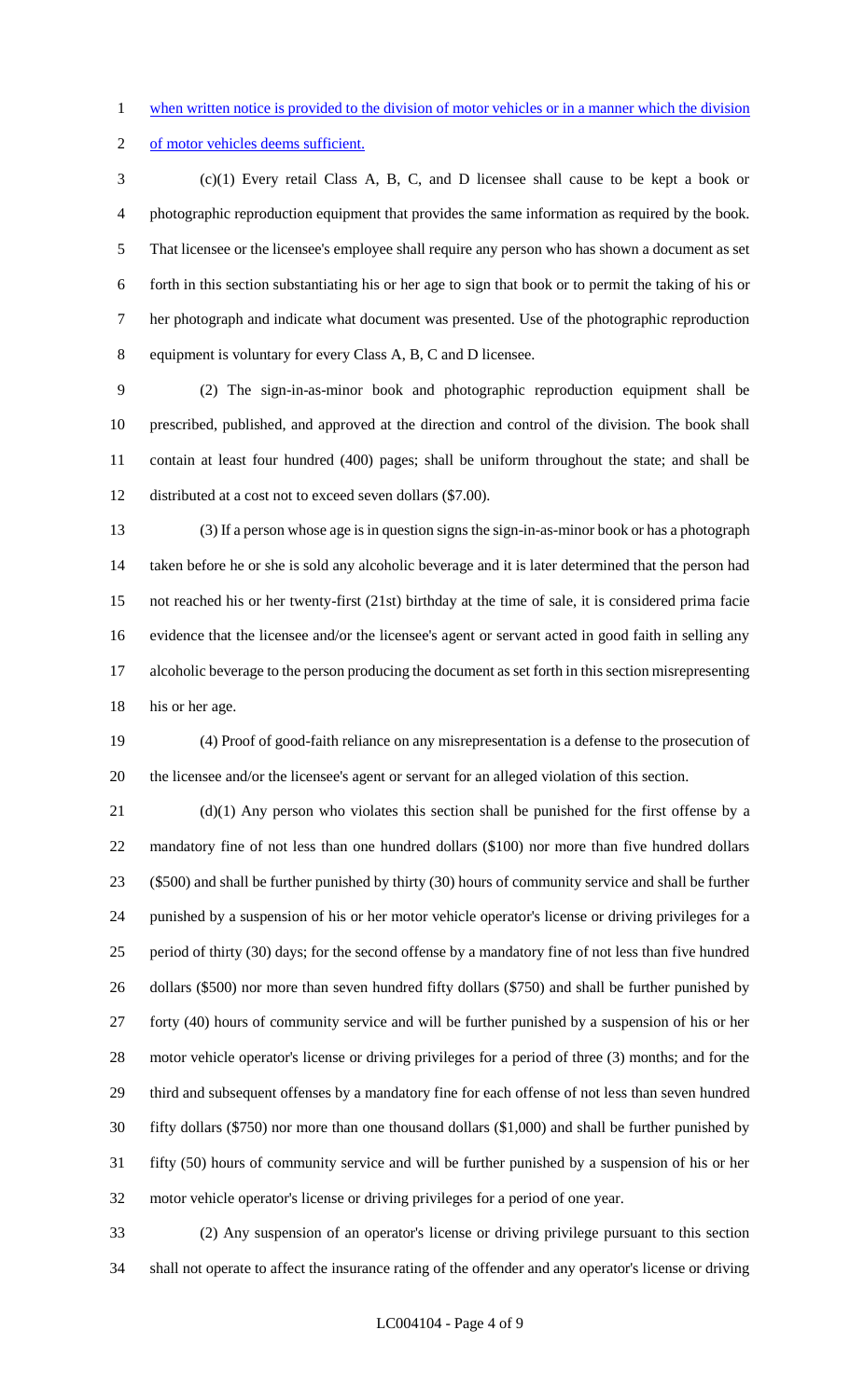privilege suspended pursuant to this section shall be reinstated without further expense upon

application.

 (e) Within thirty (30) days after this incident the police chief of the city or town where the incident took place is directed to inform, in writing, the department of business regulation whether or not charges in accordance with this section have been preferred against a person who has not reached his or her twenty-first (21st) birthday and has violated this section. If no charge is brought against any person who has not reached his or her twenty-first (21st) birthday and has violated the provisions of this section, then the police chief of the city or town where the incident took place will state the reason for his or her failure to charge the person who has not reached his or her twenty-first (21st) birthday.

 (f) The Rhode Island identification card may be withdrawn at any time for just cause, at the discretion of the administrator of the division of motor vehicles. The administrator of the division of motor vehicles shall keep a record of the cards issued and each card shall contain an identification number specifically assigned to the person to whom the card was issued.

 (g) Issuance of a Rhode Island identification card under this section to a current or past recipient of a grant of deferred action under the Deferred Action for Childhood Arrivals (DACA) program shall not confer the right to vote in the state of Rhode Island.

#### **3-8-6.1. Identification cards for persons under the age of 21.**

 (a)(1) The administrator of the division of motor vehicles shall issue to any person upon request, who is under twenty-one (21) years of age, an identification card upon payment of a fee of twenty-five dollars (\$25.00), and, upon presentation of a certified birth or baptismal certificate, or U.S. or foreign passport, or U.S. naturalization certificate, or a valid immigrant or refugee document issued by the United States Citizenship and Immigration Services including, but not limited to, any one of the following: Form I-551, Form I-94, Form I-688A, Form I-688, and a form evidencing that the applicant is a current or past recipient of a grant of deferred action under the Deferred Action for Childhood Arrivals program, together with a document bearing the applicant's signature. No person who holds an operator's license, issued by this state or any other state, shall be issued an identification card.

 (2) The identification card shall be subject to renewal every five (5) years upon the payment of a fee of twenty-five dollars (\$25.00).

 (3) The identification card shall be signed by the administrator of the division of motor vehicles and also by the applicant, and his or her picture shall appear on the card along with the required information and the card shall be encased in laminated plastic. The card shall be two inches (2") in height and four inches (4") in length and shall be printed in the following form: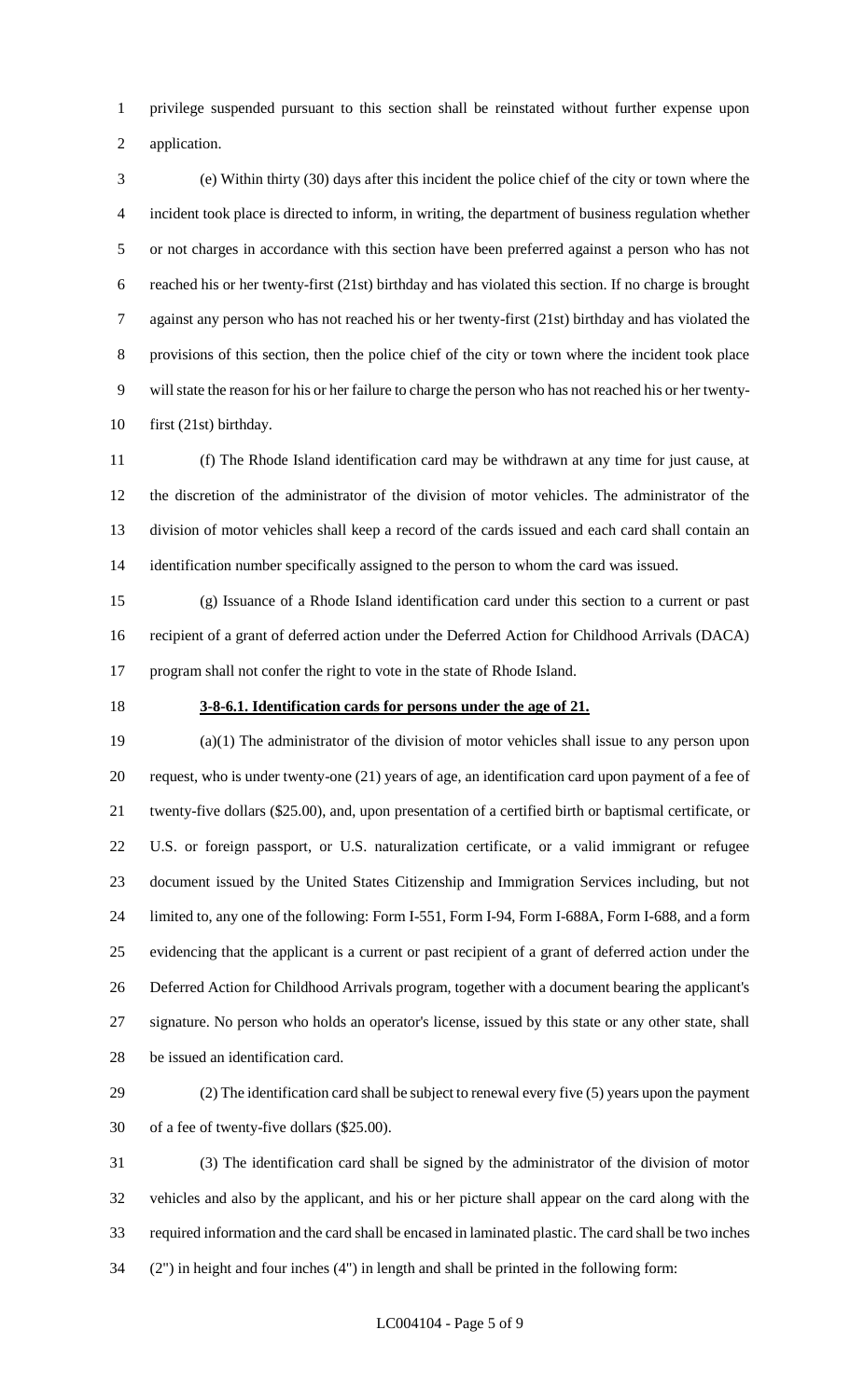| 1              | <b>IDENTIFICATION CARD</b>                                                                                   |
|----------------|--------------------------------------------------------------------------------------------------------------|
| 2              |                                                                                                              |
| 3              | <b>First Name</b><br>Middle Name<br><b>Last Name</b>                                                         |
| 4              |                                                                                                              |
| 5              | Address                                                                                                      |
| 6              |                                                                                                              |
| $\overline{7}$ | <b>BIRTH RECORD</b>                                                                                          |
| 8              |                                                                                                              |
| 9              | Color of hair<br>Color of eyes<br>Secure Photo by Pasting here<br>Sex<br>Ht<br>Wt.                           |
| 10             |                                                                                                              |
| 11             | Issued by                                                                                                    |
| 12             | Administrator of the Division of Motor Vehicles                                                              |
| 13             |                                                                                                              |
| 14             |                                                                                                              |
| 15             |                                                                                                              |
| 16             | Administrator                                                                                                |
| 17             | (4) The identification cards shall be produced at the adult correctional institution if they                 |
| 18             | have facilities to do so; if the adult correctional institutions have no facilities to do so, then all cards |
| 19             | shall be manufactured by the lowest responsible bidder following advertisement for the solicitation          |
| 20             | of bids.                                                                                                     |
| 21             | (5) The identification cards shall be clearly distinguishable from those issued pursuant to                  |
| 22             | § 3-8-6 and operators' and chauffeurs' licenses issued pursuant to title 31.                                 |
| 23             | (b) The identification card may be withdrawn at any time for just cause, at the discretion                   |
| 24             | of the administrator of the division of motor vehicles. The administrator of the division of motor           |
| 25             | vehicles shall keep a record of the cards issued and each card shall contain an identification number        |
| 26             | specifically assigned to the person to whom the card was issued.                                             |
| 27             | (c) The administrator of the division of motor vehicles shall, upon presentation of a United                 |
| 28             | States Department of Defense (DD) FORM 214 or other acceptable documentation of military                     |
| 29             | service and verification of an honorable discharge, issue an identification card to the presenter that       |
| 30             | is clearly marked "veteran," at no additional cost.                                                          |
| 31             | (d) Issuance of a Rhode Island identification card under this section to a current or past                   |
| 32             | recipient of a grant of deferred action under the Deferred Action for Childhood Arrivals (DACA)              |
| 33             | program shall not confer the right to vote in the state of Rhode Island.                                     |
| 34             | (e) The division of motor vehicles shall cause to be produced application forms and renewal                  |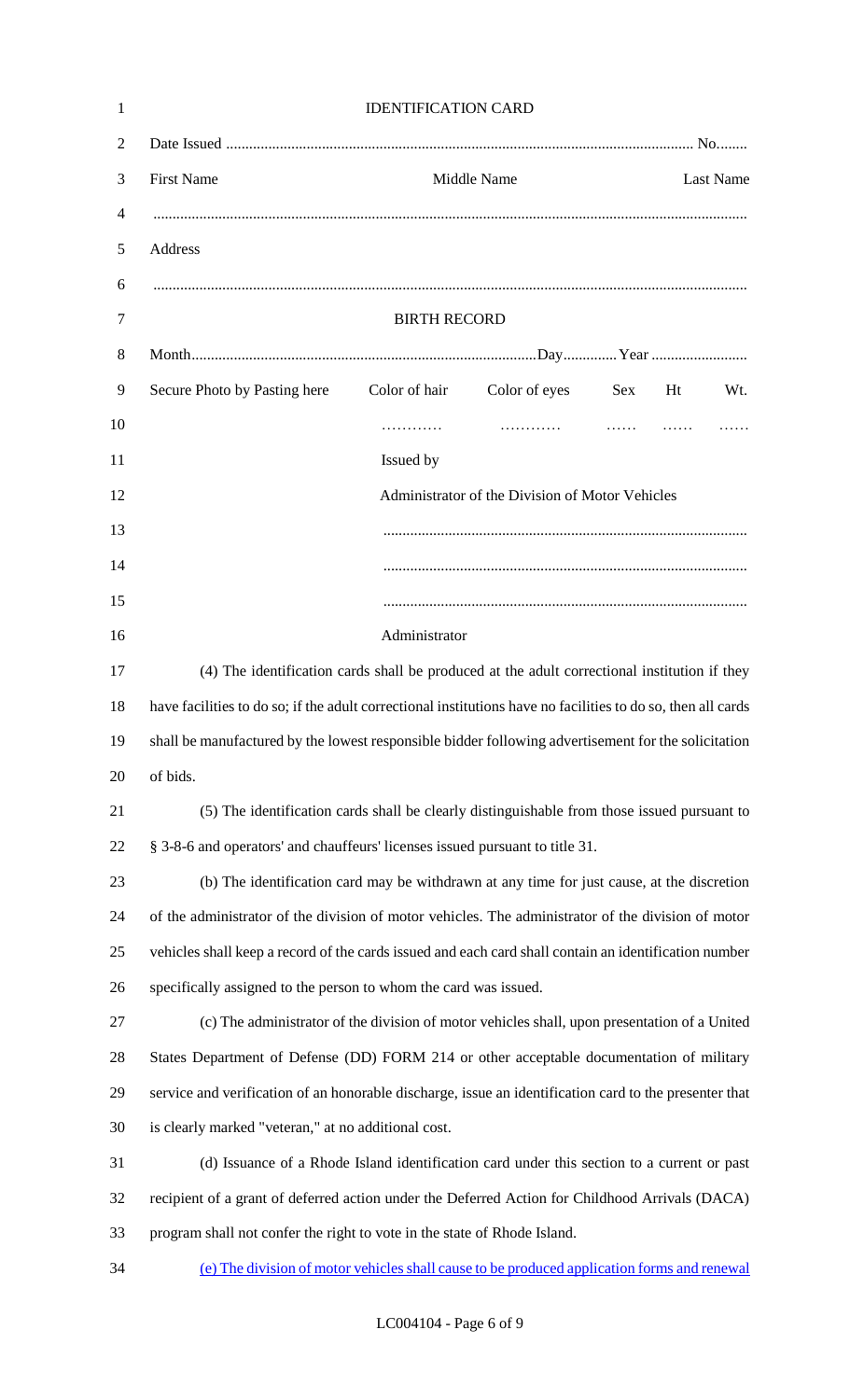1 forms for any person eighteen (18) years or older who obtains an identification card, issued 2 pursuant to this section, the option to consent to organ and tissue donation in accordance with § 31- 10.1-8. The form shall require a response, and the two (2) response options shall be "yes" or "skip this question." A "yes" response is legally binding and not subject to a family member overriding 5 that decision. Information held by the division of motor vehicles regarding a person's consent to donate shall constitute the "Rhode Island donor registry." This information shall be made available to all federally designated organ procurement organizations and law enforcement organizations twenty-four (24) hours a day via a password protected Internet connection and will only be used to facilitate anatomical gifts in accordance with chapter 18.6.1 of title 23 ("revised uniform 10 anatomical gift act"). Once a resident selects the response "yes," a response on a subsequent future 11 application of "skip this question" shall not remove the resident from the Rhode Island donor 12 registry. A resident shall be removed when written notice is provided to the division of motor 13 vehicles or in a manner which the division of motor vehicles deems sufficient.

 SECTION 2. Section 31-10-26.1 of the General Laws in Chapter 31-10 entitled "Operators' and Chauffeurs' Licenses" is hereby amended to read as follows:

#### **31-10-26.1. Anatomical gifts by drivers.**

 (a) The division of motor vehicles shall cause to be sent to each person applying for or renewing a license, as provided for in § 31-10-26, a document containing a summary description and explanation of the Revised Uniform Anatomical Gift Act, chapter 18.6.1 of title 23.

 (b) The division of motor vehicles may, on behalf of the state accept and deposit with the general treasurer any grant, gift, or contribution made to assist in meeting the cost of carrying out the purposes of this section and to expend the grant, gift, or contribution for those purposes.

 (c) The division of motor vehicles may make and sign any agreements and may do and perform any and all acts which may be necessary or desirable to carry out the purposes of this section.

 (d) The division of motor vehicles shall issue special licenses upon request of a licensee which conform to the provisions of the Revised Uniform Anatomical Gift Act, chapter 18.6.1 of title 23.

 (e) Neither the administrator of the division of motor vehicles nor any employee of the state shall be liable in any suit for damages as a result of his or her acts or omissions or for any action under the provisions of this section.

 (f) The division of motor vehicles shall cause to be posted in all of its customer service locations a sign or other material encouraging persons to make anatomical gifts during the process of issuing and renewing licenses provided for in § 31-10.1-1 and in accordance with the Revised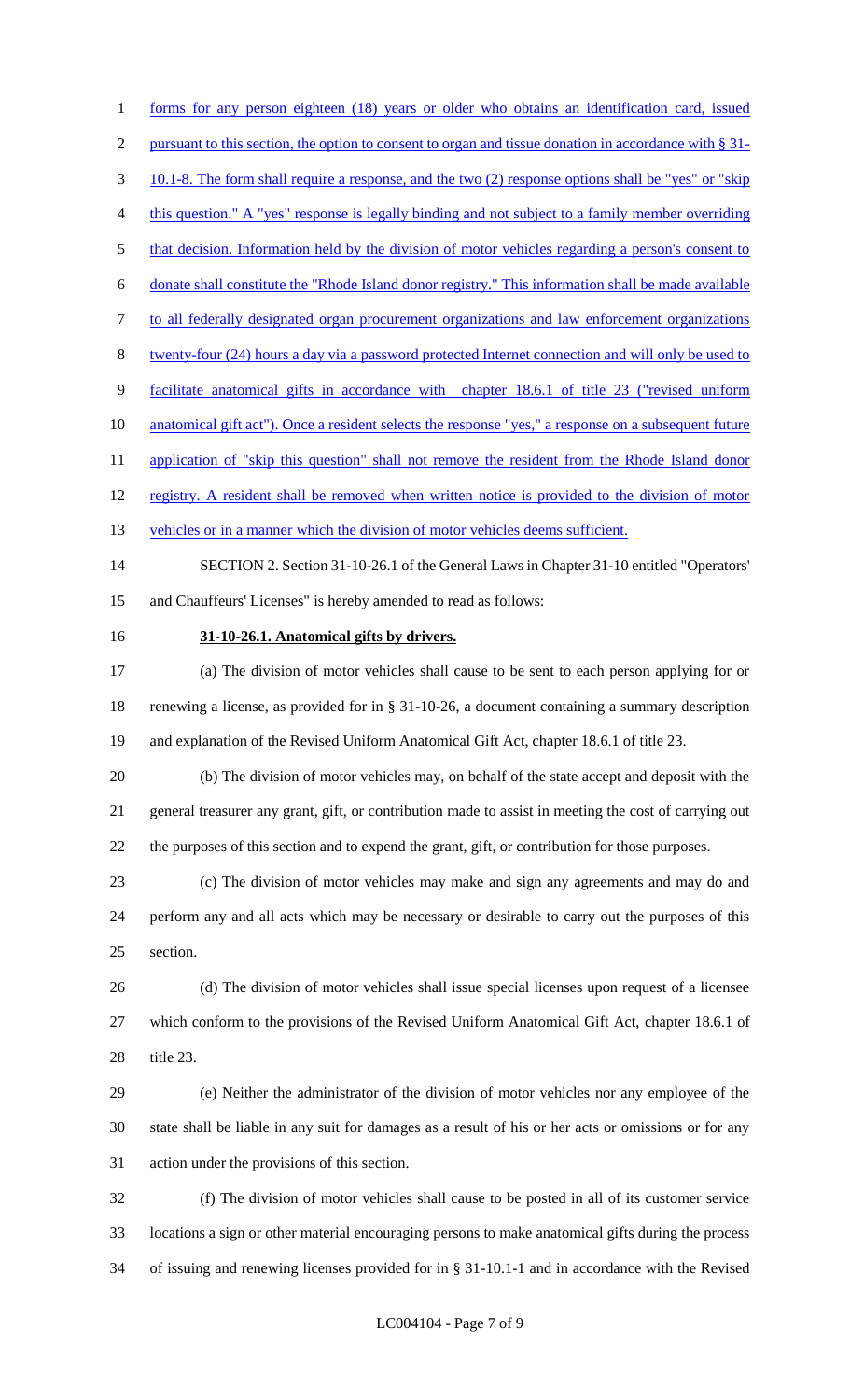Uniform Anatomical Gift Act, chapter 18.6.1 of title 23.

 (g) The division of motor vehicles shall cause to be produced application forms and renewal forms for driver's licenses and nonoperator identification cards that clearly offer Rhode Island residents the option to consent to organ and tissue donation in accordance with § 31-10.1-8. 5 The form shall require a response, and the two (2) response options shall be "yes" or "skip this question." A "yes" response is legally binding and not subject to a family member overriding that 7 decision. Only a "yes" or affirmative response will be noted. Information held by the division of motor vehicles regarding a person's consent to donate shall constitute the "Rhode Island Donor Registry." This information will be made available to all federally designated organ procurement organizations and law enforcement organizations twenty-four (24) hours a day via a password protected Internet connection and will only be used to facilitate anatomical gifts in accordance with 12 the Revised Uniform Anatomical Gift Act, chapter 23-18.6.1. Once a resident selects the response "yes" a response on a future application of "skip this question" shall not remove the resident from 14 the Rhode Island donor registry. A resident shall be removed when written notice is provided to 15 the division of motor vehicles or in a manner which the division of motor vehicles deems sufficient. (h) The division of motor vehicles shall develop by January 1, 2008 a method that requires written consent and confirmation to allow residents of Rhode Island to have their names accurately added to or deleted from the division's Rhode Island Donor Registry in the periods between mandated driver's license renewals. Persons added to the Donor Registry in this manner shall be considered as having made a document of gift. SECTION 3. This act shall take effect upon passage.

#### ======== LC004104 ========